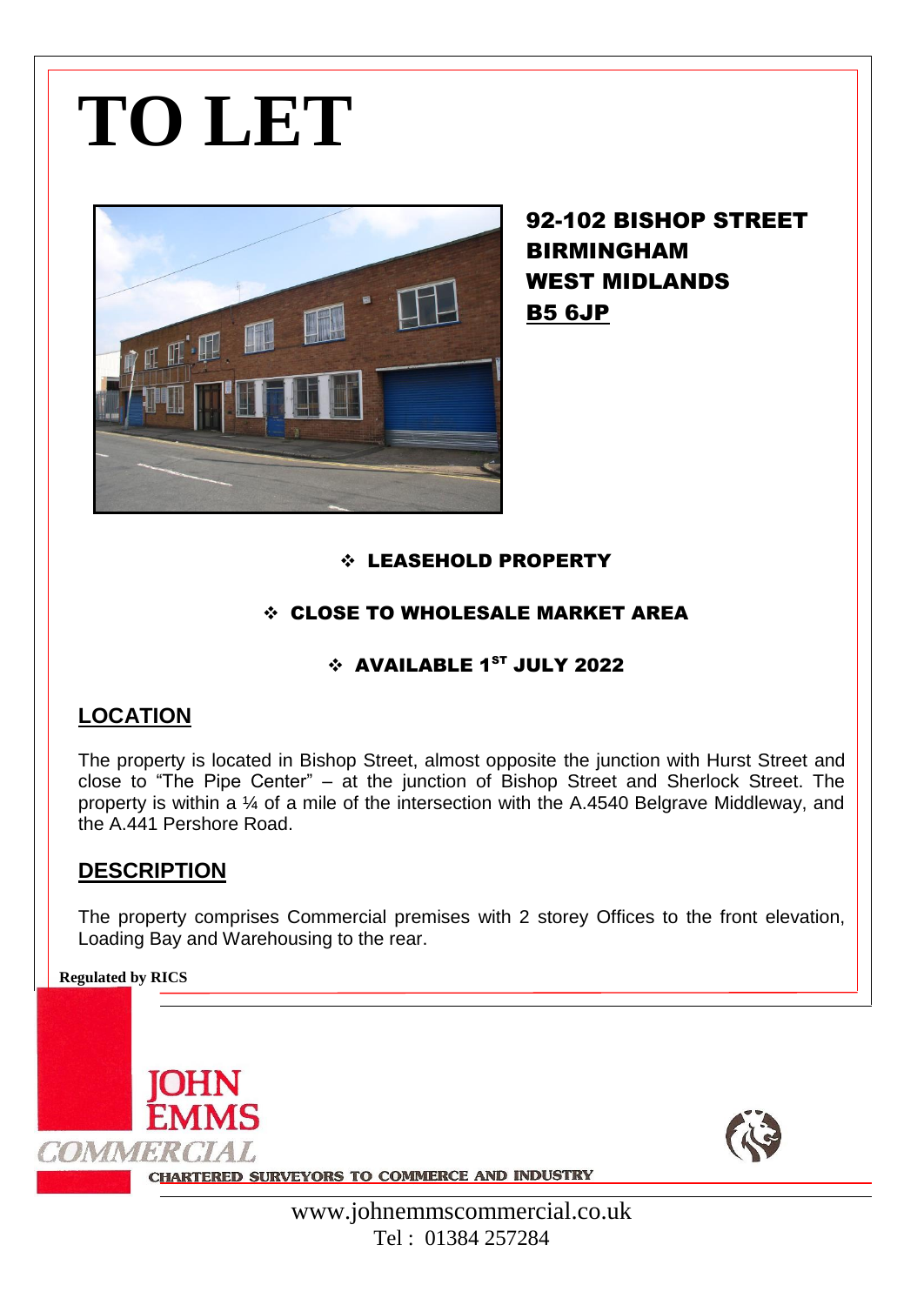| 92-102 BISHOP STREET, BIRMINGHAM/CONTINUED                                                                                                                                                                        |                                                                                                                                                                                                                                  |                    |                       |
|-------------------------------------------------------------------------------------------------------------------------------------------------------------------------------------------------------------------|----------------------------------------------------------------------------------------------------------------------------------------------------------------------------------------------------------------------------------|--------------------|-----------------------|
|                                                                                                                                                                                                                   |                                                                                                                                                                                                                                  | <u>Sq. Ft.</u>     | <b>AREA</b><br>Sq. M. |
| <b>LOADING BAY, MIDDLE &amp; REAR WAREHOUSING</b>                                                                                                                                                                 |                                                                                                                                                                                                                                  | 2300               | 213.6                 |
| Having manually operated roller shutter door to front<br>elevation. Internal height 7'11" to underside of beam,<br>concrete floor, part panelled walls and ceiling with unlined<br>lean to corrugated metal roof. |                                                                                                                                                                                                                                  |                    |                       |
| <b>GROUND FLOOR</b><br>Comprising Office (left hand side), Toilet Accommodation,<br>Middle Storage & Rear Storage (incorporating Chiller 35'11<br>x 13'6").                                                       |                                                                                                                                                                                                                                  | 1122               | 104.2                 |
| <b>TRADE COUNTER/WHOLESALE AREA</b>                                                                                                                                                                               |                                                                                                                                                                                                                                  | 597                | 55.4                  |
| <b>RIGHT HAND LOADING BAY</b>                                                                                                                                                                                     |                                                                                                                                                                                                                                  | 275                | 25.5                  |
| <b>REAR WAREHOUSE</b>                                                                                                                                                                                             |                                                                                                                                                                                                                                  | 2966               | 275.5                 |
| <b>GROUND FLOOR AREA</b>                                                                                                                                                                                          |                                                                                                                                                                                                                                  | 7260 SQ.FT.        | 674.4 SQ.M.           |
| <b>FIRST FLOOR</b><br>Series of Office rooms plus Store Room and 2 separate<br>W.C.s, central heating radiators - disconnected.                                                                                   |                                                                                                                                                                                                                                  | <u>1340 SQ.FT.</u> | <u>124.5 SQ.M.</u>    |
| <b>GROSS INTERNAL AREA</b>                                                                                                                                                                                        |                                                                                                                                                                                                                                  | 8600 SQ.FT.        | 798.9 SQ.M.           |
| <b>2017 RATEABLE VALUE</b>                                                                                                                                                                                        | £15,750                                                                                                                                                                                                                          |                    |                       |
| <b>SERVICES</b>                                                                                                                                                                                                   | Mains drainage, water and electricity and gas (disconnected)<br>are available to the property.                                                                                                                                   |                    |                       |
| <u>TENURE</u>                                                                                                                                                                                                     | The property is offered as a Business Tenancy on new Lease<br>terms to be granted under the provisions of the Landlord &<br>Tenant Act 1954 (Part II) for 6 years with Rent Review at the<br>3rd year of the term, on FRI terms. |                    |                       |
| <b>Regulated by RICS</b>                                                                                                                                                                                          |                                                                                                                                                                                                                                  |                    |                       |
|                                                                                                                                                                                                                   |                                                                                                                                                                                                                                  |                    |                       |



**JOHN<br>EMMS** 

RE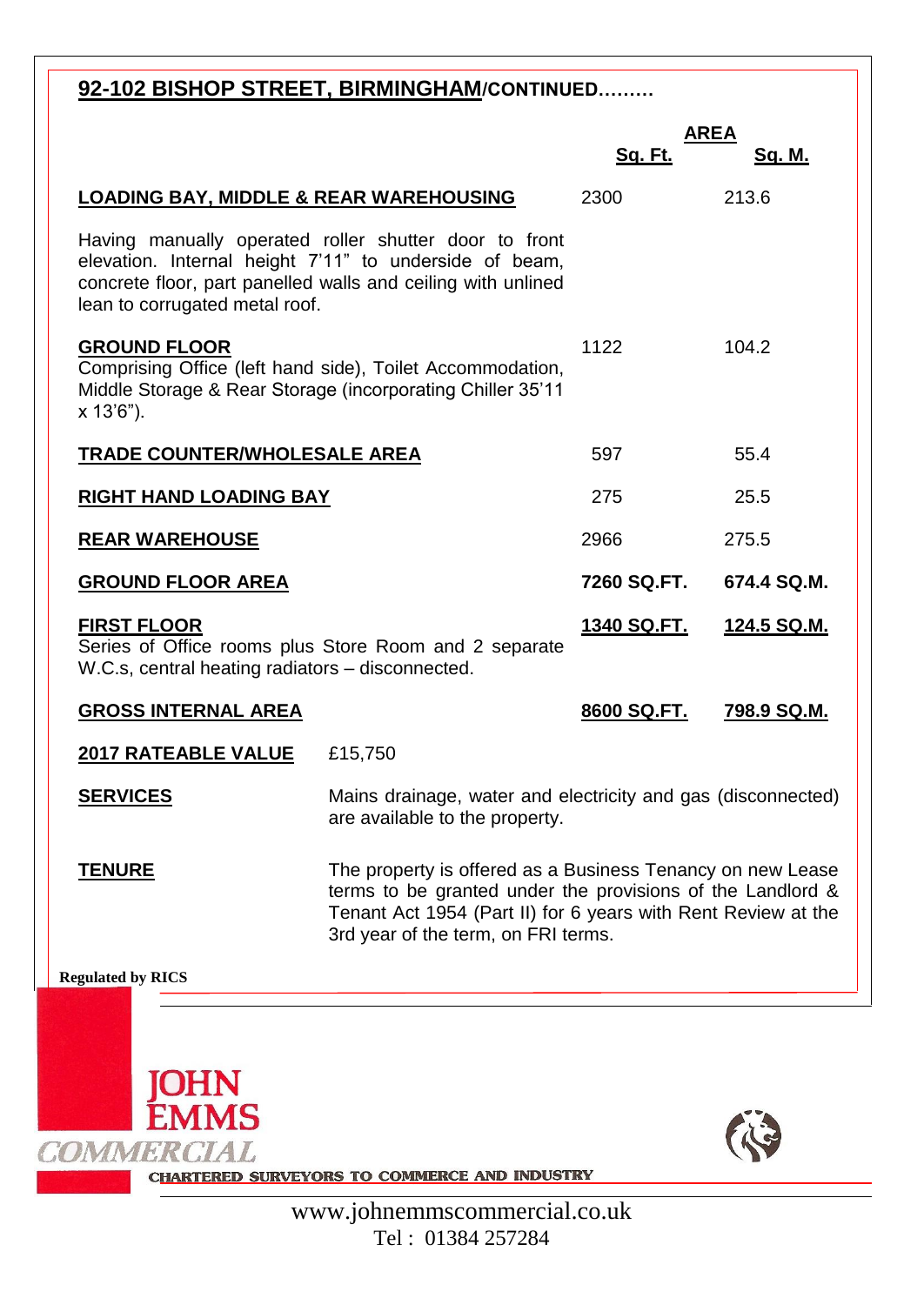# **92-102 BISHOP STREET, BIRMINGHAM/CONTINUED………**

**REFERENCES** References to include one Bank and 2 Business/trade referees will be required from the prospective tenant.

- **LEGAL COSTS** The ingoing tenant will be responsible for payment of all Landlords legal costs incurred.
- **FIXTURES & FITTINGS** All items mentioned in these particulars in the nature of fixtures and fittings will be included within the Lease, all other items being expressly excluded.
- **RENTAL £30,000.00 per annum (exclusive of rates and other outgoings).**
- **V.A.T.** We are advised VAT is not applicable to this transaction.

**VIEWING** By strict appointment with the Sole Agents:-

#### **JOHN EMMS COMMERCIAL**

**TEL : 01384 257284 EMAIL : [john@johnemmscommercial.co.uk](mailto:john@johnemmscommercial.co.uk) WEBSITE : johnemmscommercial.co.uk** 

### SUBJECT TO CONTRACT

**Regulated by RICS**





**CHARTERED SURVEYORS TO COMMERCE AND INDUSTRY**